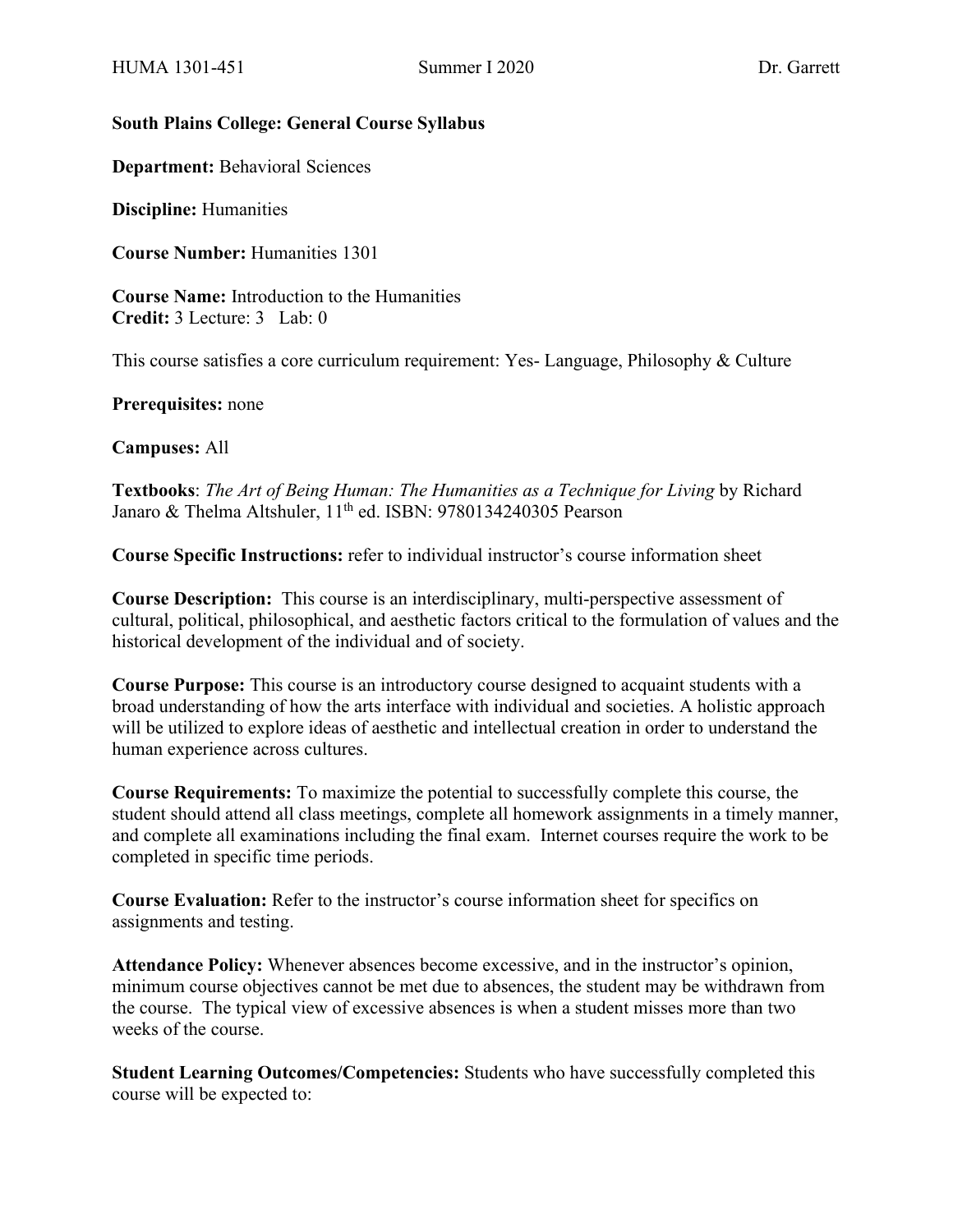- Demonstrate awareness of the scope and variety of works in the arts and humanities.
- Articulate how these works express the values of the individual and society within an historical and social context.
- Articulate an informed personal response and critically analyze works in the arts and humanities.
- Demonstrate knowledge and understanding of the influence of literature, philosophy, and the arts on cultural experiences.
- Demonstrate an awareness of the creative process and why humans create.

# **Core Objectives addressed**:

- **Communication skills** to include effective written, oral and visual communication.
- **Critical thinking skills** to include creative thinking, innovation, inquiry and analysis, evaluation and synthesis of information.
- **Social Responsibility** to include the demonstrated intercultural knowledge and competence, knowledge of civic responsibility, and the ability to engage effectively in regional, national and global communities.
- **Personal Responsibility** to include the ability to connect choices, actions, and consequences to ethical decision-making.

# **Relevant SPC Policies & Procedures**

**Attendance Policy:** Students are expected to attend all classes in order to be successful in a course. The student may be administratively withdrawn from the course when absences become excessive as defined in the course syllabus.

When an unavoidable reason for class absence arises, such as illness, an official trip authorized by the college or an official activity, the instructor may permit the student to make up work missed. It is the student's responsibility to complete work missed within a reasonable period of time as determined by the instructor. Students are officially enrolled in all courses for which they pay tuition and fees at the time of registration. Should a student, for any reason, delay in reporting to a class after official enrollment, absences will be attributed to the student from the first class meeting.

Students who enroll in a course but have "Never Attended" by the official census date, as reported by the faculty member, will be administratively dropped by the Office of Admissions and Records. A student who does not meet the attendance requirements of a class as stated in the course syllabus and does not officially withdraw from that course by the official census date of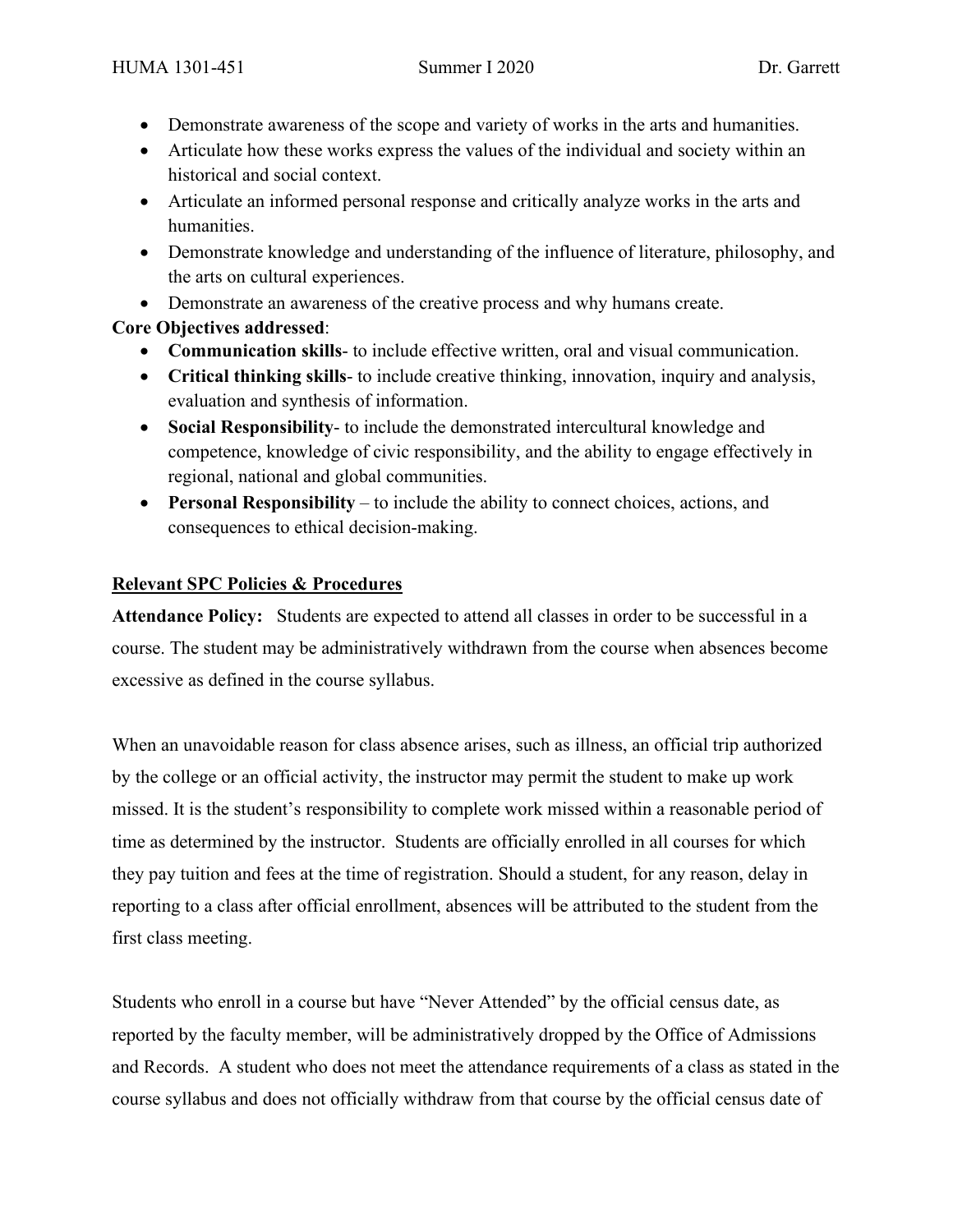the semester, may be administratively withdrawn from that course and receive a grade of "X" or "F" as determined by the instructor. Instructors are responsible for clearly stating their administrative drop policy in the course syllabus, and it is the student's responsibility to be aware of that policy.

It is the student's responsibility to verify administrative drops for excessive absences through MySPC using his or her student online account. If it is determined that a student is awarded financial aid for a class or classes in which the student never attended or participated, the financial aid award will be adjusted in accordance with the classes in which the student did attend/participate and the student will owe any balance resulting from the adjustment. See Instructor's Course Information for additions to the attendance policy. (See Catalog)

**Academic Integrity:** The attempt of any student to present as his or her own any work which he or she has not honestly performed is regarded by the faculty and administration as a most serious offense and renders the offender liable to serious consequences, possibly suspension. This policy relates to all forms of cheating and plagiarism. See Instructor's Course Information for additions to the academic integrity policy.

**Student Conduct:** A high standard of conduct is expected of all students. Students are subject to federal, state and local laws, as well as South Plains College rules and regulations. Any student who fails to perform according to expected standards may be asked to withdraw. Failure to comply with lawful direction of a classroom teacher relative to maintaining good order is considered misconduct on the part of the student. Repeated violations of disrupting a class may result in the student being dropped from that course (See Catalog/Student Guide for full policy). See Instructor's Course Information for additional policies related to student conduct.

**Academic Appeals:** The Vice President for Student Affairs is the South Plains College Title IX Coordinator and is designated to formally investigate student grievances, address inquiries and coordinate the College's compliance efforts regarding student complaints and grievances. Whenever possible and safe, the problem or complaint should first be discussed with the individual involved in the complaint. If satisfactory resolution is not reached after discussion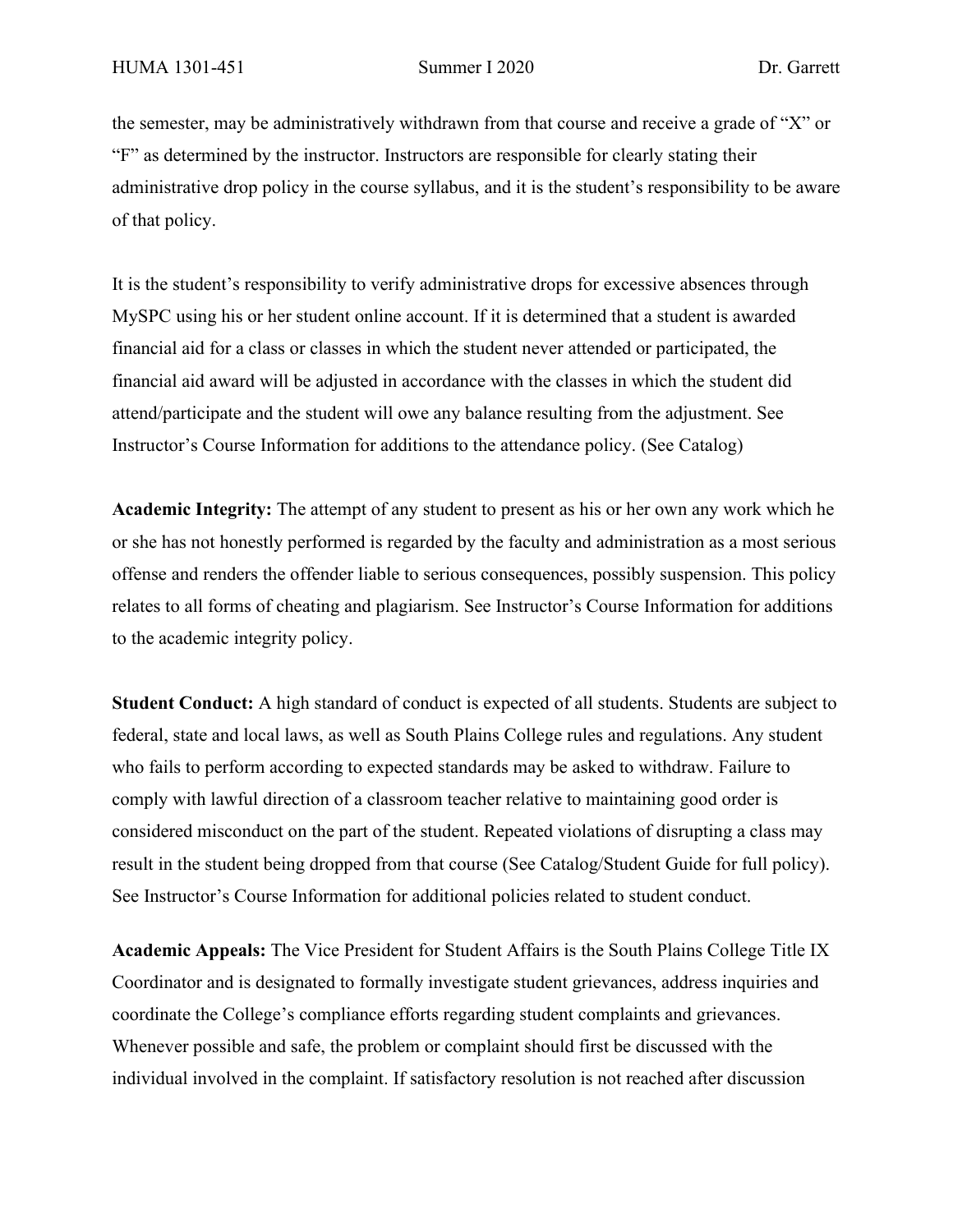with the individual, the student should contact the individual's direct supervisor to attempt to resolve the complaint. If these efforts are unsuccessful, the formal grievance process may be initiated. The College does not require a student to contact the person involved or that person's supervisor if doing so is impracticable, or if the student believes that the conduct cannot be effectively addressed through informal means (See Catalog/Student Guide for full definitions and policy).

**Disability Services:** Students with disabilities, including but not limited to physical, psychiatric, or learning disabilities, who wish to request accommodations in this class should notify the Disability Services Office early in the semester so that the appropriate arrangements may be made. In accordance with federal law, a student requesting accommodations must provide acceptable documentation of his/her disability to the Disability Services Office. For more information, call or visit the Disability Services Office at Levelland (Student Health & Wellness Office) 806-716-2577, Reese Center (Building 8) 806-716-4675, or Plainview Center (Main Office) 806-716-4302 or 806-296-9611.

**Diversity & Equal Rights:** South Plains College does not discriminate on the basis of race, color, national origin, sex, disability or age in its programs and activities. The following person has been designated to handle inquiries regarding the non-discrimination policies: Vice President of Student Affairs.

All students are entitled to equal rights under the affirmative action and equal opportunity laws. Students are also protected against unjust or biased academic evaluation, but at the same time, they are responsible for maintaining standards of academic performance established for each course in which they are enrolled. (See Catalog/Student Guide for full definitions and policies)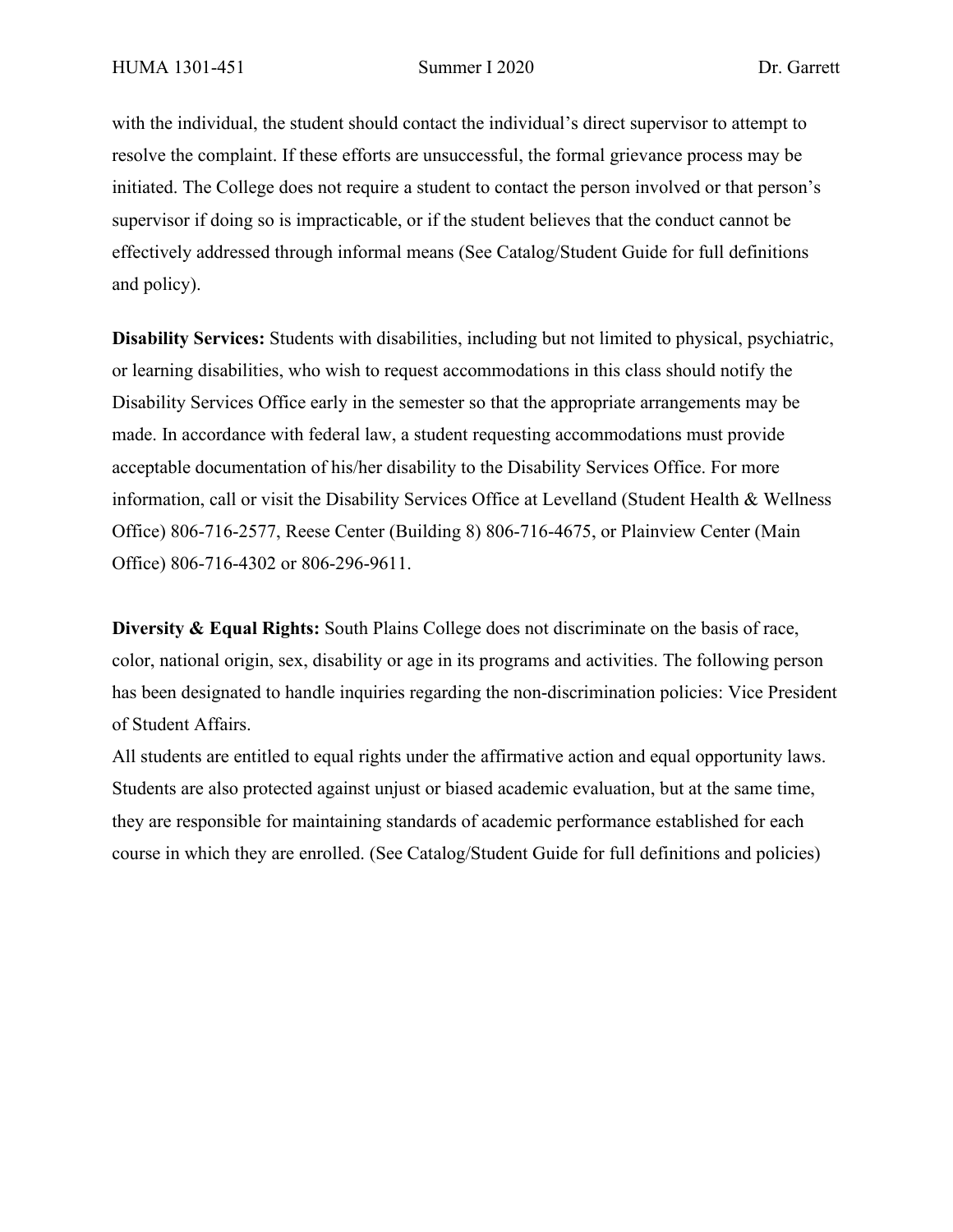Course Specific Information HUMA 1301, section 451

Instructor: Kristina M. Garrett, Ph.D. Virtual Office Hours: Weekdays from 2-2:30pm E-Mail: [kgarrett@southplainscollege.edu](mailto:kgarrett@southplainscollege.edu?subject=%5BHUMA%201301-151%5D)

Office hours for this online class will be entirely virtual using Blackboard. I will also be available via email and Remind.

### **POLICIES AND IMPORTANT INFORMATION**

**Student Responsibility**: It is your job, as a student, to know the rules of student conduct laid out in the Catalog and Student Guide, all other South Plains College policies which impact you laid out in the Catalog, and the policies laid out in this syllabus. It is also your job to check email, blackboard, and the calendar of due dates regularly to make sure that you are keeping up with your work.

**Instructor Feedback and Response Time**: In this course, you can expect me to be active in the class and responding to your work. I will respond to emails within 1 business day. I will read discussion board posts roughly every 1-2 days, typically during my office hours stated above. I will post in every discussion board at least once. Please note, rather than replying to every student's post, I will sometimes create one or two cohesive posts that summarize my feedback and thoughts on many posts from many students. This allows all students to find important information about using the terms/concepts correctly in one place, rather than spread out across multiple posts. Discussion board grades will be posted within 2-3 days of when they are due. In the event of an extenuating circumstance which delays the posting of grades beyond the expected 2-3 days, an announcement will be posted on Blackboard. If you have not received a response from me within 1 business day, it is possible that I did not receive your email and you should email me again.

**Netiquette:** Please read the netiquette handout on Blackboard for a list of commonly accepted rules for being a responsible member of an online community. Most importantly, be considerate of your classmates. You can all disagree without insulting each other. Racist, sexist, or other bigoted remarks and slurs will not be tolerated. Abusive, harassing, or threatening comments will not be tolerated. Students who violate these policies may have discussion posts deleted (and therefore unable to receive credit) or may be removed from the class if the behavior continues after the student is warned.

**Course Specific Attendance Policy**: This online course follows a schedule. Like a face-to-face class, regular "attendance" is required. In addition to completing the required assignments, you need to log in regularly. Getting onto the Blackboard homepage where you can see all your Blackboard classes in one place does not count as logging into this class (just like coming to campus doesn't count as attending a face-to-face class)! In order for Blackboard to count you as logged in for this class, you need to click on the name of the class and be brought to this class's homepage. I will check the tracking data from Blackboard to see when you have last logged in and any student who hasn't logged in for 5 days straight may be dropped from the class,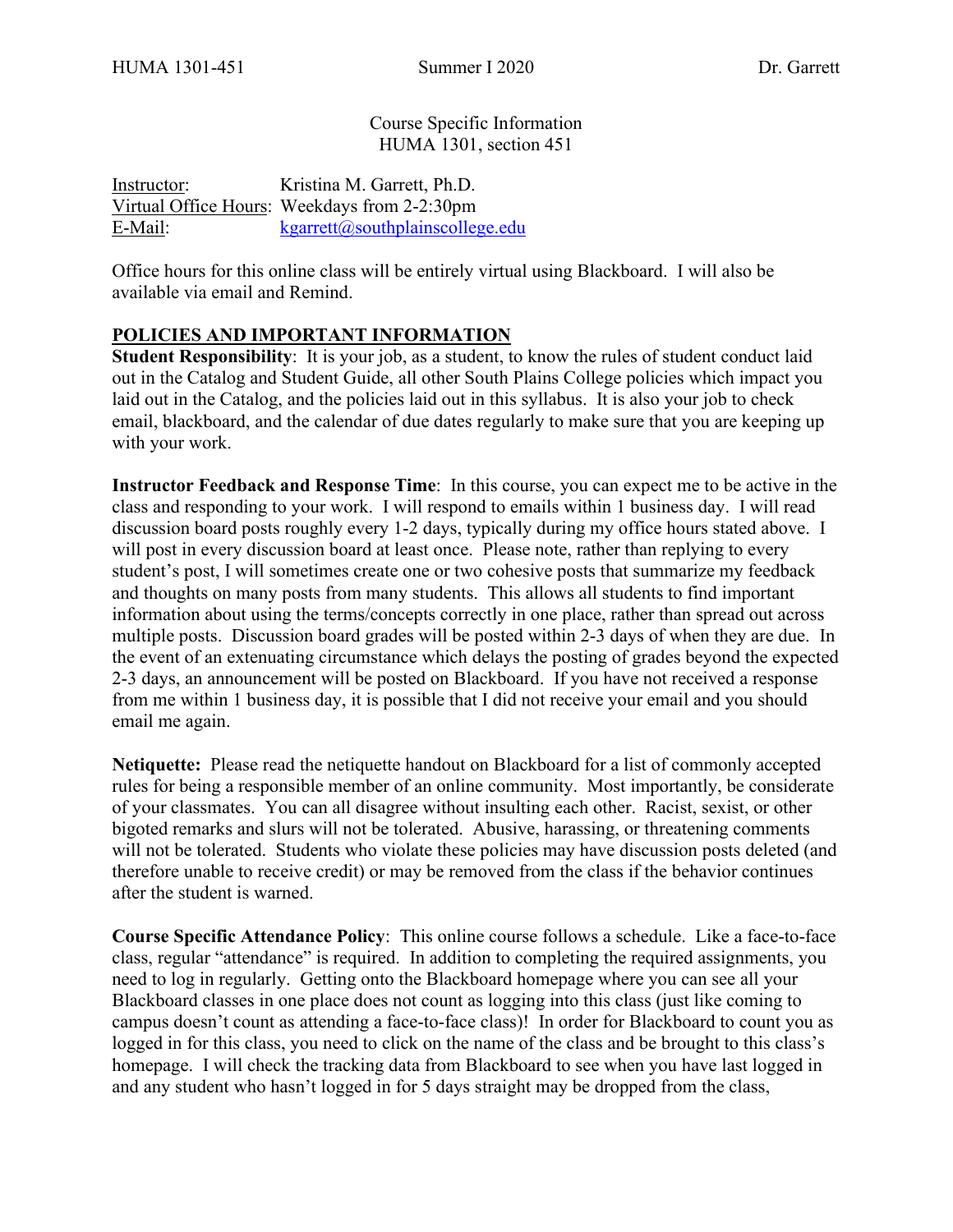especially if they haven't contacted me to explain their situation and haven't done any of the work due during that time period.

**Required skills and technology**: In order to successfully complete this class, you will need regular access to a computer with reliable internet. You will also need to ensure that the computer has up-to-date versions of Adobe Flash Player, Java, and Adobe Acrobat (free PDF reader). Mozilla Firefox, Google Chrome, and Safari are the most stable, compatible browsers and many of the required online tools (such as Blackboard and Pearson REVEL) will work well with these browsers, but will malfunction with Internet Explorer and Microsoft Edge. It is your responsibility to keep your browser and plugins (Java, etc.) updated. You may also need to clear your browser cache occasionally in order to allow your computer to "forget" outdated settings. You will also need to be able to write clearly in standard business English as well as create using Microsoft Word and attach those documents in Blackboard or email.

Late Work Policy: In this class, late work will be accepted with a penalty of 20% of the maximum grade possible for each calendar day late (including holidays and weekends)

### **ASSIGNMENTS**

### **1. Welcome Unit (60 points)**

On Blackboard, there is a Welcome Unit that contains the syllabus, a syllabus quiz, and a welcome discussion. The purpose of these assignments is to make sure that students are accessing the class right away and attempting all the different types of Blackboard tools that will be needed to successfully complete this course.

### **2. Pearson REVEL chapter quizzes (30 points each; Total of 300 points)**

*The required book for this class is an e-textbook. Access to this e-textbook involves the purchase of an access code.* Within each of the required chapters of the e-textbook, there is a chapter quiz, worth 30 points. The best 10 chapter quizzes (out of 12 required chapters) will be worth up to 300 points toward your final grade. Please note: doing more than 10 chapter quizzes will allow you to earn extra credit in the class. The schedule of due dates is in the tentative schedule below.

### **3. Discussions boards (60 points each; Total of 240 points)**

In order to participate with classmates and engage with the material, students will participate in a discussion board in each unit. In order to be eligible for full credit, students must post their own unique response to a starter question AND reply to two (2) classmates (and these posts and replies much fully follow the instructions). Posts that express basically the same thing as a classmate or that are verbatim/near verbatim to the textbook or online sources will get no credit. Replies that are limited to agreement or complimenting the original poster may receive reduced credit or no credit depending on the amount of elaboration.

### **4. Exams (100 points each; Total of 400 points)**

There will be four exams this semester. The fourth exam (final exam) will count the same as the first three but will be a mix of new material and material from exams one through three. All exams may include a mix of any of the following types of questions: multiple choice, True/False, matching, fill in the blank, short answer/essay. The listing of exam dates is in the tentative